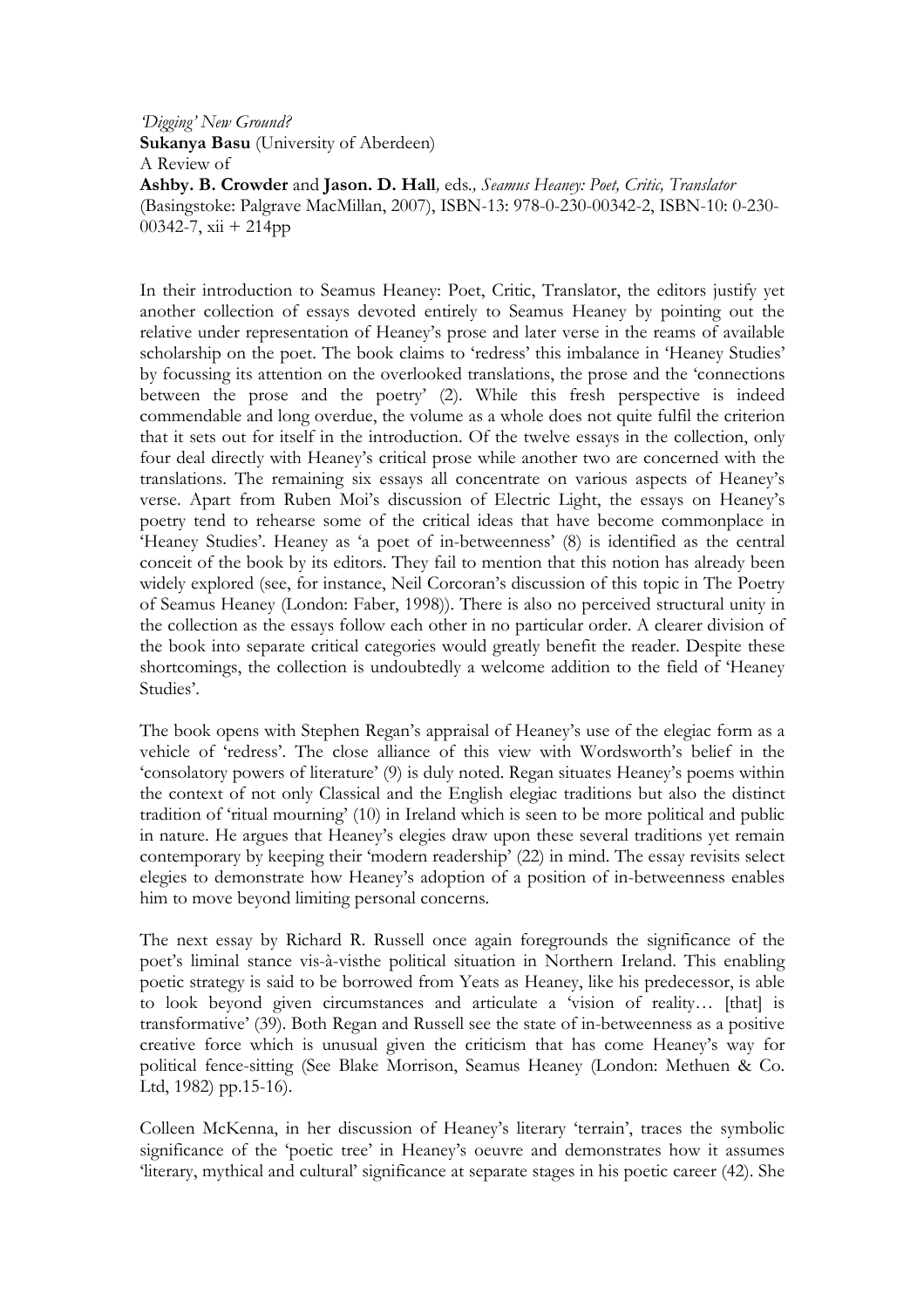notes how Heaney identifies with the tree of his childhood much like Yeats does with his tower at Thoor Ballylee.

There is a shift of focus in the book as the next chapter finds Sidney Burris examining Heaney's critical essays on the work of exemplary poets. Burris uses Heaney's Nobel Lecture Crediting Poetry to explain the specific way in which Heaney reads other poets which he argues is akin to Virginia Woolf's 'notion of the common reader' (61). Burris contends that Heaney's prose, like his verse, is 'a site of variously contending discourses' (65) and that Heaney is able to ultimately balance out the 'contending discourses' of Northern Irish politics in the course of his writing. He concludes that Heaney sees artists such as Hopkins, Keats, and Wordsworth as exemplary for having struggled with and overcome conflict in their lives and art. Michael Baron's well-researched study lists the various reasons for the negative publicity that Heaney's critical writing has attracted. Baron finds the critics over eager in demanding a price for Heaney's literary success and puts forward a persuasive defence of Heaney's critical procedures. To the argument that Heaney does not sufficiently 'separate poetic and critical writing' (75) Baron claims that Heaney's critical writing is similar to that of Marina Tsvetaeva in that it is 'a continuation of poetry by other means'(82). Furthermore, he provides evidence that Heaney is himself aware of the double-edged nature of poetic authority. The subsequent essays, by Jerzy Jarniewicz and Daniel W. Ross, look at the ways in which Heaney's art is shaped by his engagement with exemplary poets from America and Poland such as Robert Frost, T.S. Eliot, Czeslaw Milosz and Zbigniew Herbert.

Alison Finlay and Paul Turner concern themselves with Heaney's translations of Beowulf and Sophocles's Philoctetes respectively. Turner, a classical scholar, compares Heaney's The Cure at Troy with Philoctetes and is strongly critical of the liberties that Heaney's version takes with the Greek original. Turner calls for a revision of the accepted norms of translation from classical literatures where the translators no longer remain 'verbally faithful' (132) or respectful to the spirit and style of the source text. Unlike Turner, who finds Heaney's method of translation exploitative, Finlay is kinder in her assessment of Beowulf. In a detailed analysis she demonstrates how Heaney is alert to the intonations and poetic styles of Old English poetry and maintains 'a fine line between antiquarian formality and modern demotic' (140) in his version of the poem.

The final section of the book returns to the poetry: Joseph Brooker's essay retraces the paths of Heaney's 'retrospective imagination' (156) in his Station Island poems and demonstrates the different strategies (such as 'archaeological memory') adopted by the poet to represent and comment on the past.

Ruben Moi, in his wide-ranging discussion of Electric Light (2001), reads Heaney's verse in light of his established position as a celebrated poet. In an extensive and illuminating analysis of Heaney's poetic procedures, Moi provides readers with useful close readings of several poems. He observes that the poems in Electric Light revisit some of the preoccupations of Heaney's earlier verse but with lesser force than the previous volumes. Moi illustrates the progression that Heaney's verse has undergone by comparing the earlier 'The Toome Road' with 'At Toomebridge'. He also emphasises the fact that 'conscientious questions of aesthetic autonomy and social relevance have continued to inform Heaney's creative and critical idiom throughout his career' (173).

The concluding essay in the collection by Barbara Hardy reveals various inter-textual echoes in a sample of Heaney poems. In each case, she expresses discomfort with